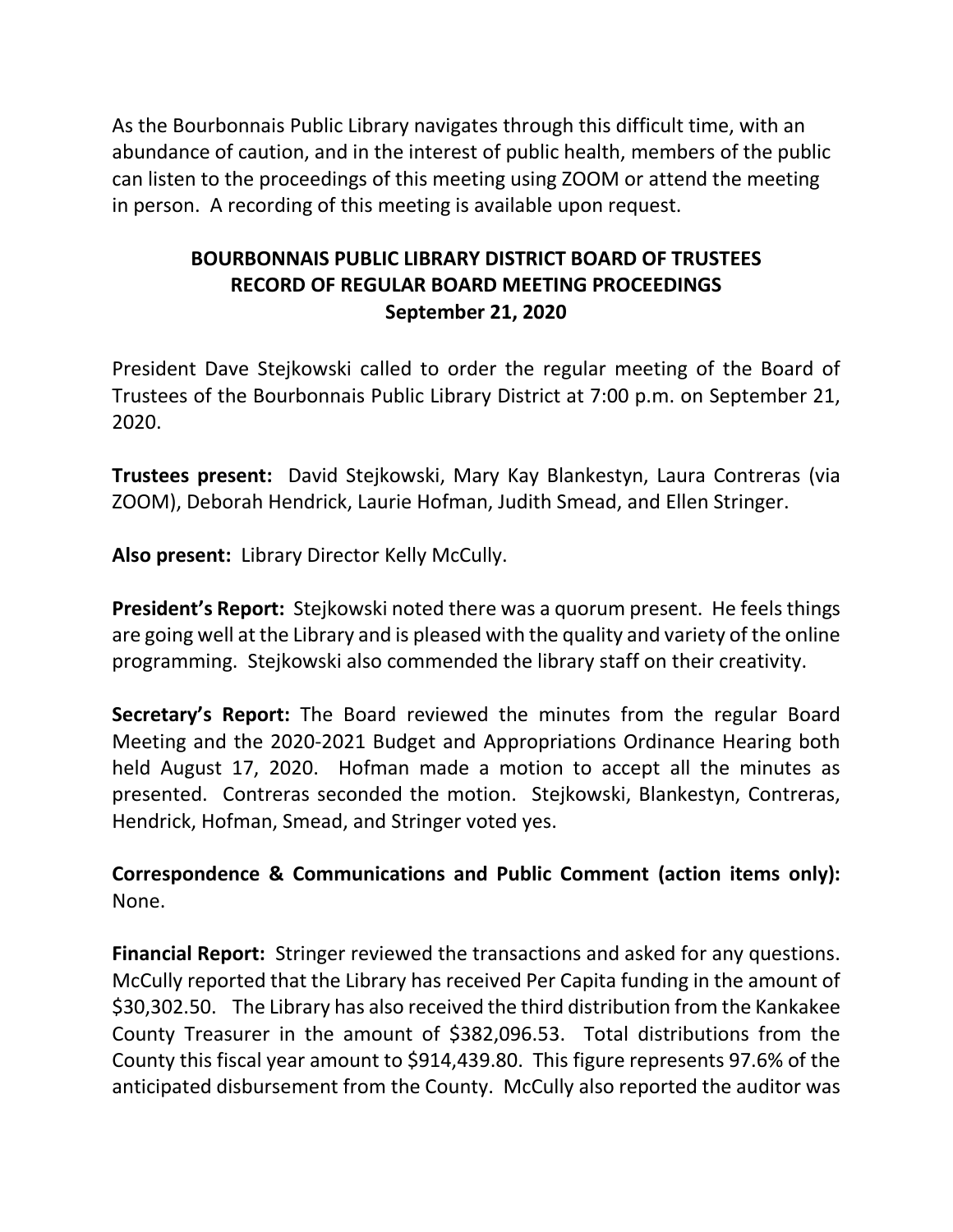at the Library on September 9 and will have a report within the upcoming months. Stringer made a motion to pay the monthly bills as presented. Blankestyn seconded the motion. Stejkowski, Blankestyn, Contreras, Hendrick, Hofman, Smead, and Stringer voted yes. The balance sheet will be submitted to the auditor.

# **Director's Report:**

Deadlines: September 22, Election packets may be distributed, and circulation of nominating petitions begins. November 3, General Election. December 1, Last day to adopt Levy Ordinance for FY2021-2022. December 14-21, Filing dates for Consolidated Election packets. April 6, 2021, Consolidated Election.

Marketing: There are currently 1,363 people on the library email list. The Library has 2,202 followers on Facebook and 665 followers on Instagram (a bar graph was included showing marketing stats).

BPL YouTube Channel: Patrons may subscribe to the library's YouTube channel to stay up to date with recordings of library storytimes and programs. Each Friday a new BookBlurb video will be posted that will highlight titles from different areas of the library's collection.

McCully reported the Library has received a letter from the Bourbonnais Village requesting address numbers be placed above the entrance to the Library. These are needed for emergency personnel, etc. McCully has contacted Friendly Signs to take care of this.

**Building and Grounds:** McCully met with Library Custodian, Bill Johnson, on Wednesday, September 16, to discuss the FY20-21 Building & Grounds Maintenance To-Do-List. An attached list gives further details on projects that have been completed, are scheduled for completion, or are on the list for future evaluation.

Bill has contacted Allers Aluminum Products, Inc. to get an estimate on gutter and siding repair on the exterior of the building. There are certain areas where water leakage has caused damage to the siding. Gutter repairs and replacement in these areas will fix the issues and prevent ice dams from forming during the winter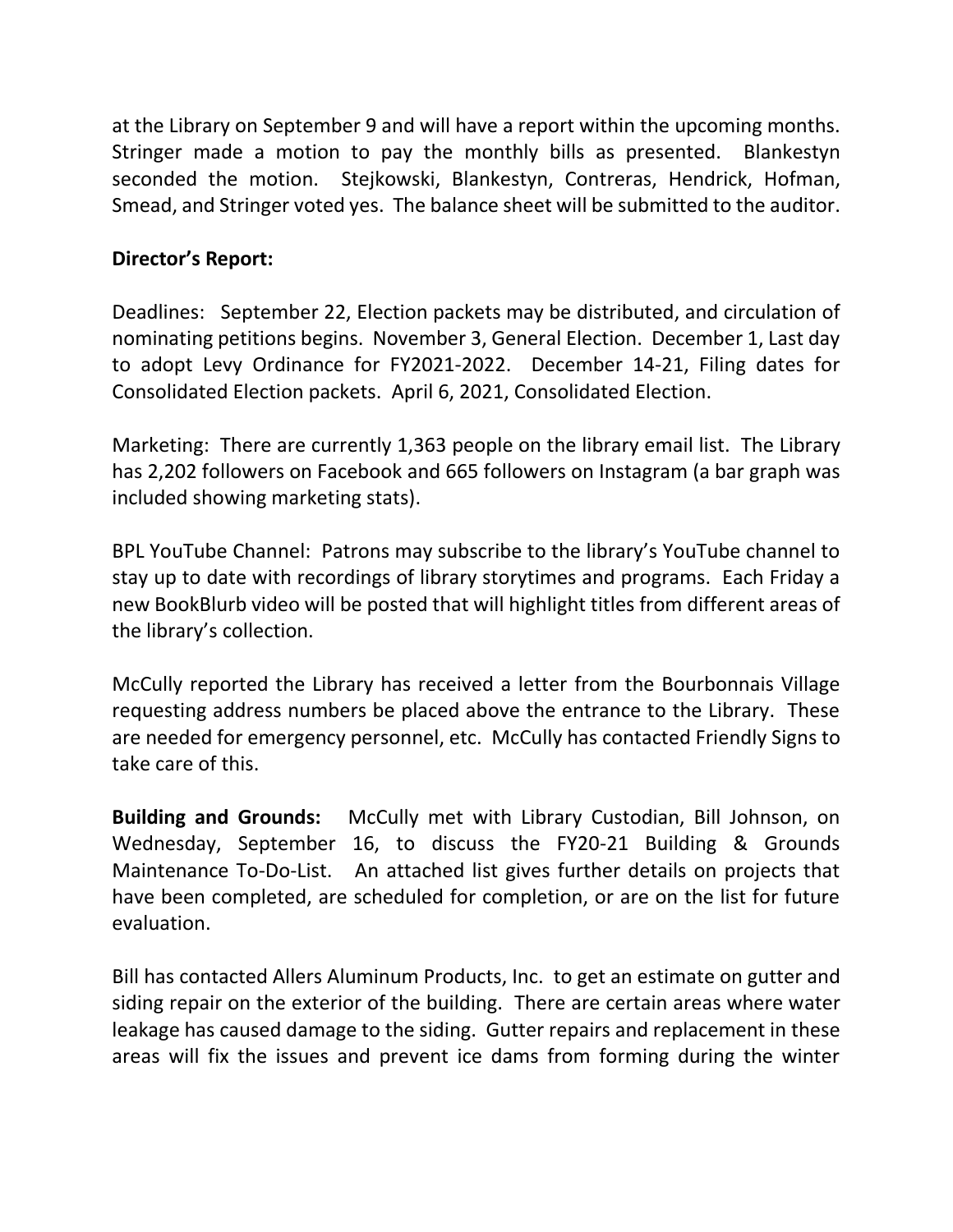months. When Allers Aluminum inspected the library's roof during the estimating process, they reported that, "It is in good shape for being fifteen years old!"

**Adult Services:** The library's Adult Services Department has gotten creative with program offerings. Regular book club attendees were thrilled to have the opportunity to meet in person on Tuesday, September 15, when a socially distanced book discussion was offered outside in the garden. Cassidy Steinke, Adult Services Supervisor, plans on facilitating another outdoor book discussion in October. She has scheduled back- up dates in the event of inclement weather.

**Youth Services:** A kickoff event was held Saturday, September 12, at the Perry Farm Trail to launch the library's storywalk collaboration with the Bourbonnais Township Park District. A little rainy weather did not stop participants from enjoying the event. The Tiny T. Rex and the Impossible Hug storywalk will be available throughout the fall.

Library patrons are invited to stop by and visit the fall-themed fairy garden in the Youth Services Storytime Room. It is viewable through the Storytime Room windows.

A chart of Youth Services collection circulation statistics comparing July and August was included in the report.

**Circulation Services:** Due to the results of the REALM Project Phase 4 testing and update, the Library has extended the materials quarantine from four days to seven after it was discovered that the COVID virus could potentially live on stacked plastic cases such as DVDs, audiobooks, and music CDs. McCully included a link so Board members could read additional information about the REALM Project.

**Technical Services:** 388 new items were added to the collection. 214 items were weeded from the collections.

Tech Services Supervisor, Kris Weybright, continues to clean up spine labels and shift in nonfiction. This month she focused on Dewey areas 910-948.

## **Committee Reports:**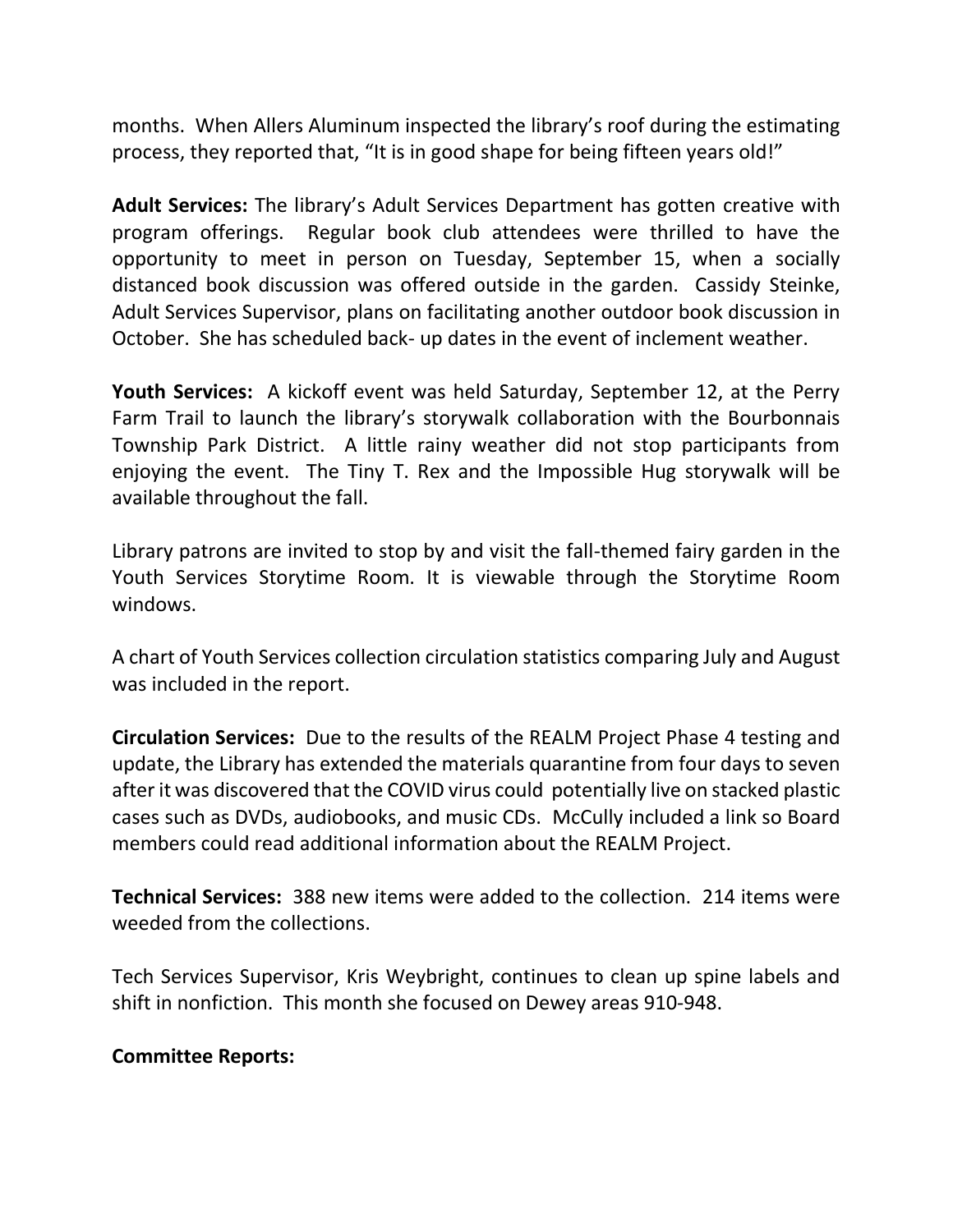**Personnel:** None. **Finance:** None. **Policy:** None. **Building and Grounds:** None. **Long Range Planning:** None.

## **Unfinished Business:**

Discuss and approve FY20-21 Wage Scale: This item was tabled until Executive Session.

#### **New Business:**

Discuss and approve health insurance renewal: McCully reviewed the current health insurance policy and led a discussion of comparison charts and premium information. McCully noted that there would be a 19% increase with the current health insurance premium for coverage November 1, 2020 – November 1, 2021. The Library has reduced the number of full-time employees; six employees will receive benefits beginning this policy cycle. The Library will save money by changing dental, life insurance, short term disability, and vision coverage to Principal Insurance. Stringer made a motion to continue with the current health insurance provider and update coverage for dental, life insurance, short term disability, and vision insurance to Principal Insurance. Smead seconded the motion. Stejkowski, Blankestyn, Contreras, Hendrick, Hofman, Smead, and Stringer voted yes.

Discuss FY2019-20 Annual Report statistics: McCully reviewed the annual report for the Board. Even with the COVID-19 closure, visits to the Library were only down 7% from last year with 72,897 visits. McCully highlighted that there were 10,247 attendees at 534 different programs. The full FY2019-20 Annual Report is available on the library's social media sites.

## **Executive Session:**

Discuss Director's Evaluation: Director McCully left the meeting. Blankestyn made a motion to move into Executive Session to discuss the director's evaluation at 7:32